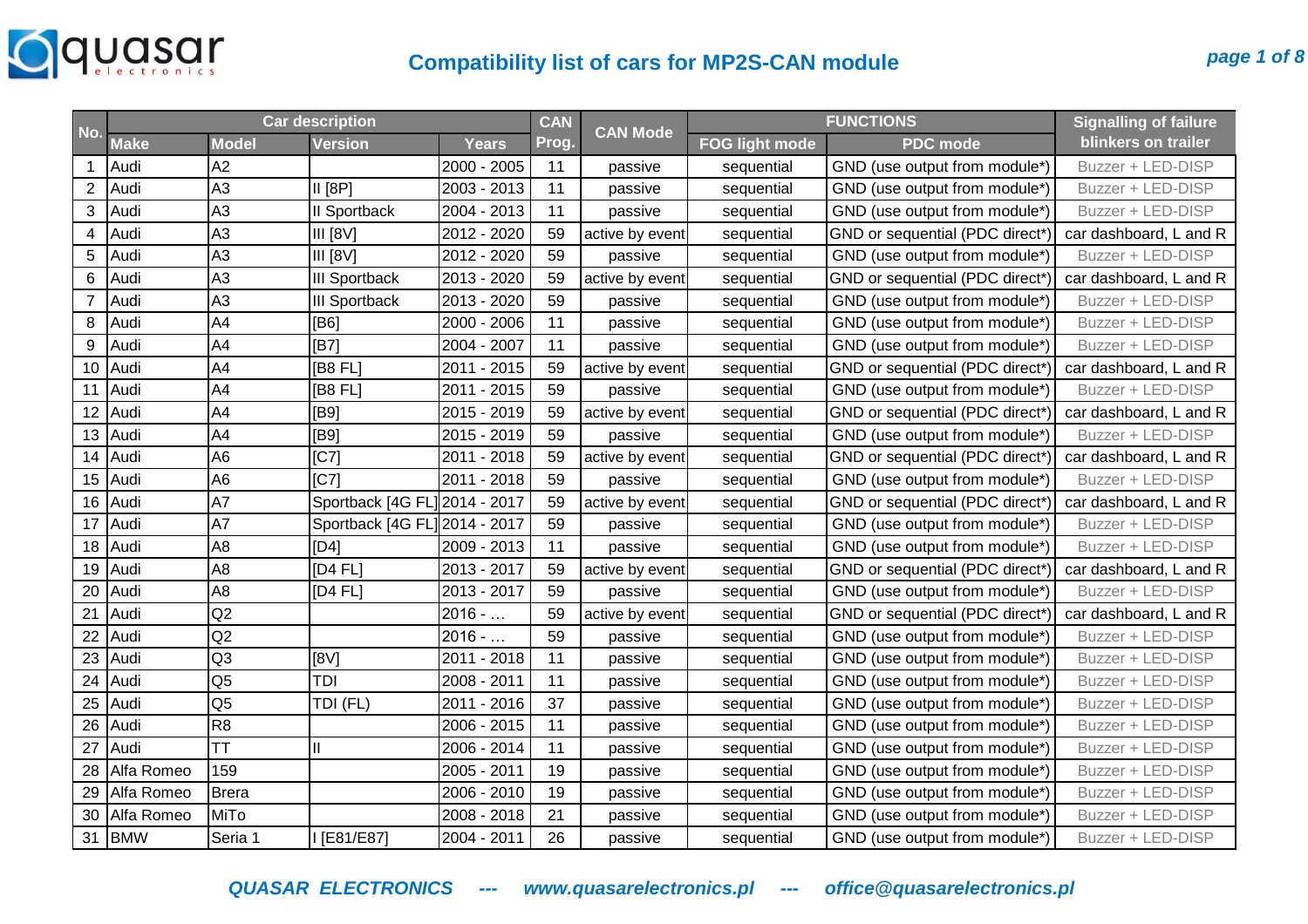

| No. | <b>Car description</b> |              |                   |              |       | <b>CAN</b><br><b>CAN Mode</b> | <b>FUNCTIONS</b>      | <b>Signalling of failure</b>  |                     |
|-----|------------------------|--------------|-------------------|--------------|-------|-------------------------------|-----------------------|-------------------------------|---------------------|
|     | <b>Make</b>            | <b>Model</b> | Version           | <b>Years</b> | Prog. |                               | <b>FOG light mode</b> | <b>PDC</b> mode               | blinkers on trailer |
| 32  | BMW                    | Seria 1      | II [F20/F21]      | 2011 - 2014  | 26    | passive                       | sequential            | GND (use output from module*) | Buzzer + LED-DISP   |
| 33  | <b>BMW</b>             | Seria 1      | II (FL) [F20/F21] | 2014 - 2019  | 76    | active                        | simple (off by car*)  | GND (direct connect*)         | Buzzer + LED-DISP   |
| 34  | <b>BMW</b>             | Seria 1      | II (FL) [F20/F21] | 2014 - 2019  | 76    | passive                       | sequential            | GND (use PDC-Switch-Off)      | Buzzer + LED-DISP   |
| 35  | <b>BMW</b>             | Seria 3      | V [E90/E91/E92]   | 2004 - 2012  | 26    | passive                       | sequential            | GND (use output from module*) | Buzzer + LED-DISP   |
| 36  | <b>BMW</b>             | Seria 3      | VI [F30/F31]      | 2011 - 2014  | 26    | passive                       | sequential            | GND (use output from module*) | Buzzer + LED-DISP   |
| 37  | <b>BMW</b>             | Seria 3      | VI (FL) [F30/F31] | 2014 - 2018  | 76    | active                        | simple (off by car*)  | GND (direct connect*)         | Buzzer + LED-DISP   |
| 38  | <b>BMW</b>             | Seria 3      | VI (FL) [F30/F31] | 2014 - 2018  | 76    | passive                       | sequential            | GND (use PDC-Switch-Off)      | Buzzer + LED-DISP   |
| 39  | <b>BMW</b>             | Seria 3 GT   | [F34]             | 2013 - 2014  | 26    | passive                       | sequential            | GND (use output from module*) | Buzzer + LED-DISP   |
| 40  | <b>BMW</b>             | Seria 3 GT   | [F34/F34 (FL)]    | 2014 - 2020  | 76    | active                        | simple (off by car*)  | GND (direct connect*)         | Buzzer + LED-DISP   |
| 41  | <b>BMW</b>             | Seria 3 GT   | [F34/F34 (FL)]    | 2014 - 2020  | 76    | passive                       | sequential            | GND (use PDC-Switch-Off)      | Buzzer + LED-DISP   |
| 42  | <b>BMW</b>             | Seria 4      | [F32]             | 2013 - 2014  | 26    | passive                       | sequential            | GND (use output from module*) | Buzzer + LED-DISP   |
| 43  | <b>BMW</b>             | Seria 4      | [F32]             | 2014 - 2020  | 76    | active                        | simple (off by car*)  | GND (direct connect*)         | Buzzer + LED-DISP   |
| 44  | <b>BMW</b>             | Seria 4      | [F32]             | 2014 - 2020  | 76    | passive                       | sequential            | GND (use PDC-Switch-Off)      | Buzzer + LED-DISP   |
| 45  | <b>BMW</b>             | Seria 5      | V [E60/E61]       | 2004 - 2010  | 26    | passive                       | sequential            | GND (use output from module*) | Buzzer + LED-DISP   |
| 46  | <b>BMW</b>             | Seria 5      | VI [F10/F11]      | 2010 - 2014  | 26    | passive                       | sequential            | GND (use output from module*) | Buzzer + LED-DISP   |
| 47  | <b>BMW</b>             | Seria 5      | VI (FL) [F10/F11] | 2014 - 2017  | 76    | active                        | simple (off by car*)  | GND (direct connect*)         | Buzzer + LED-DISP   |
| 48  | <b>BMW</b>             | Seria 5      | VI (FL) [F10/F11] | 2014 - 2017  | 76    | passive                       | sequential            | GND (use PDC-Switch-Off)      | Buzzer + LED-DISP   |
| 49  | <b>BMW</b>             | Seria 5      | VII [G30/G31]     | $2017 - $    | 76    | active                        | simple (off by car*)  | GND (direct connect*)         | Buzzer + LED-DISP   |
| 50  | <b>BMW</b>             | Seria 5      | VII [G30/G31]     | $2017 - $    | 76    | passive                       | sequential            | GND (use PDC-Switch-Off)      | Buzzer + LED-DISP   |
| 51  | <b>BMW</b>             | Seria 5 GT   | [F07]             | 2009 - 2014  | 26    | passive                       | sequential            | GND (use output from module*) | Buzzer + LED-DISP   |
| 52  | <b>BMW</b>             | Seria 5 GT   | [FO7 (FL)]        | 2014 - 2017  | 76    | active                        | simple (off by car*)  | GND (direct connect*)         | Buzzer + LED-DISP   |
| 53  | <b>BMW</b>             | Seria 5 GT   | [FO7 (FL)]        | 2014 - 2017  | 76    | passive                       | sequential            | GND (use PDC-Switch-Off)      | Buzzer + LED-DISP   |
| 54  | <b>BMW</b>             | Seria 6      | I [E63/E64]       | 2003 - 2010  | 26    | passive                       | sequential            | GND (use output from module*) | Buzzer + LED-DISP   |
| 55  | <b>BMW</b>             | Seria 6      | II [F12/F13 (FL)] | 2014 - 2018  | 76    | active                        | simple (off by car*)  | GND (direct connect*)         | Buzzer + LED-DISP   |
| 56  | <b>BMW</b>             | Seria 6      | II [F12/F13 (FL)] | 2014 - 2018  | 76    | passive                       | sequential            | GND (use PDC-Switch-Off)      | Buzzer + LED-DISP   |
| 57  | <b>BMW</b>             | Seria 6 GT   | [G32]             | $2017 - $    | 76    | active                        | simple (off by car*)  | GND (direct connect*)         | Buzzer + LED-DISP   |
| 58  | <b>BMW</b>             | Seria 6 GT   | [G32]             | $2017 - $    | 76    | passive                       | sequential            | GND (use PDC-Switch-Off)      | Buzzer + LED-DISP   |
| 59  | <b>BMW</b>             | Seria 7      | IV [E65/E66]      | 2001 - 2008  | 26    | passive                       | sequential            | GND (use output from module*) | Buzzer + LED-DISP   |
| 60  | <b>BMW</b>             | Seria 7      | $V$ [F01]         | 2008 - 2014  | 26    | passive                       | sequential            | GND (use output from module*) | Buzzer + LED-DISP   |
| 61  | <b>BMW</b>             | Seria 7      | V [F01/F02]       | 2014 - 2015  | 76    | active                        | simple (off by car*)  | GND (direct connect*)         | Buzzer + LED-DISP   |
|     | 62 BMW                 | Seria 7      | V [F01/F02]       | 2014 - 2015  | 76    | passive                       | sequential            | GND (use output from module*) | Buzzer + LED-DISP   |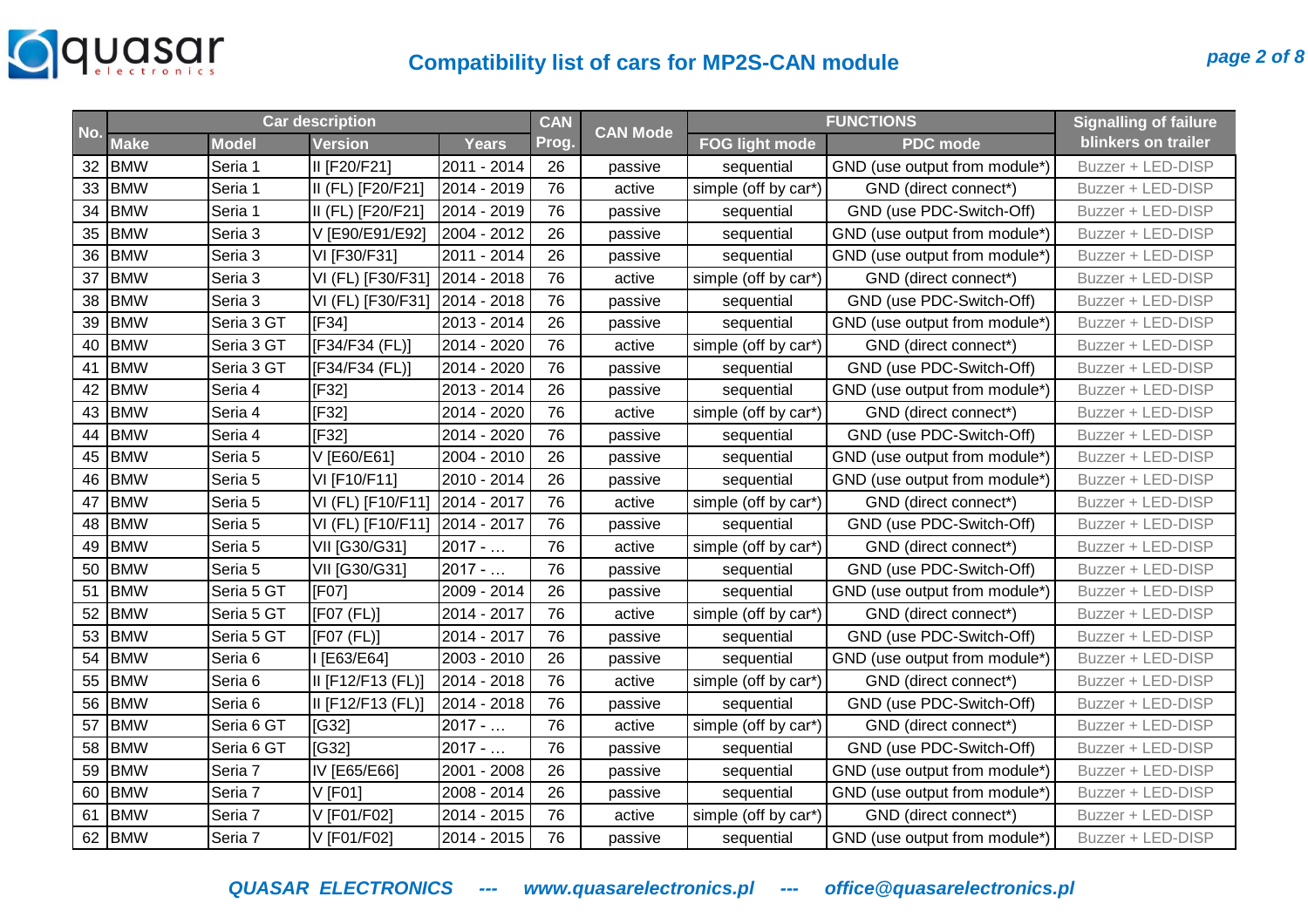

| No. | <b>Car description</b> |                |                 |             |       | <b>CAN Mode</b> | <b>FUNCTIONS</b>      | <b>Signalling of failure</b>  |                     |
|-----|------------------------|----------------|-----------------|-------------|-------|-----------------|-----------------------|-------------------------------|---------------------|
|     | <b>Make</b>            | <b>Model</b>   | <b>Version</b>  | Years       | Prog. |                 | <b>FOG light mode</b> | <b>PDC mode</b>               | blinkers on trailer |
|     | 63 BMW                 | X <sub>1</sub> | [E84]           | 2009 - 2014 | 26    | passive         | sequential            | GND (use output from module*) | Buzzer + LED-DISP   |
|     | 64 BMW                 | X <sub>3</sub> | $II$ [F25]      | 2010 - 2014 | 26    | passive         | sequential            | GND (use output from module*) | Buzzer + LED-DISP   |
| 65  | <b>BMW</b>             | X3             | II (FL) [F25]   | 2014 - 2017 | 76    | active          | simple (off by car*)  | GND (direct connect*)         | Buzzer + LED-DISP   |
| 66  | <b>BMW</b>             | X <sub>3</sub> | $II$ (FL) [F25] | 2014 - 2017 | 76    | passive         | sequential            | GND (use output from module*) | Buzzer + LED-DISP   |
|     | 67 BMW                 | X3             | III [G01]       | $2017 - $   | 76    | active          | simple (off by car*)  | GND (direct connect*)         | Buzzer + LED-DISP   |
|     | 68 BMW                 | X <sub>3</sub> | III [G01]       | $2017 - $   | 76    | passive         | sequential            | GND (use output from module*) | Buzzer + LED-DISP   |
| 69  | <b>BMW</b>             | X4             | $ $ [F26]       | 2014 - 2018 | 76    | active          | simple (off by car*)  | GND (direct connect*)         | Buzzer + LED-DISP   |
| 70  | <b>BMW</b>             | X <sub>4</sub> | $ $ [F26]       | 2014 - 2018 | 76    | passive         | sequential            | GND (use output from module*) | Buzzer + LED-DISP   |
| 71  | <b>BMW</b>             | X4             | II [G02]        | $2018 - $   | 76    | active          | simple (off by car*)  | GND (direct connect*)         | Buzzer + LED-DISP   |
|     | 72 BMW                 | X <sub>4</sub> | II [G02]        | $2018 - $   | 76    | passive         | sequential            | GND (use output from module*) | Buzzer + LED-DISP   |
| 73  | <b>BMW</b>             | X <sub>5</sub> | $II$ [E70]      | 2006 - 2013 | 26    | passive         | sequential            | GND (use output from module*) | Buzzer + LED-DISP   |
| 74  | <b>BMW</b>             | X <sub>5</sub> | $III$ [F15]     | 2013 - 2018 | 76    | active          | simple (off by car*)  | GND (direct connect*)         | Buzzer + LED-DISP   |
|     | 75 BMW                 | X <sub>5</sub> | $III$ [F15]     | 2013 - 2018 | 76    | passive         | sequential            | GND (use output from module*) | Buzzer + LED-DISP   |
| 76  | <b>BMW</b>             | X <sub>6</sub> | [E71]           | 2008 - 2014 | 26    | passive         | sequential            | GND (use output from module*) | Buzzer + LED-DISP   |
| 77  | <b>BMW</b>             | X <sub>6</sub> | $II$ [F16]      | 2014 - 2019 | 76    | active          | simple (off by car*)  | GND (direct connect*)         | Buzzer + LED-DISP   |
|     | 78 BMW                 | X <sub>6</sub> | $II$ [F16]      | 2014 - 2019 | 76    | passive         | sequential            | GND (use output from module*) | Buzzer + LED-DISP   |
| 79  | Chevrolet              | Aveo           | III             | 2011 - 2014 | 93    | passive         | sequential            | GND (use output from module*) | Buzzer + LED-DISP   |
| 80  | Chevrolet              | Cruze          |                 | 2009 - 2014 | 93    | passive         | sequential            | GND (use output from module*) | Buzzer + LED-DISP   |
| 81  | Chevrolet              | Malibu         | IV.             | 2012 - 2016 | 93    | passive         | sequential            | GND (use output from module*) | Buzzer + LED-DISP   |
| 82  | Chevrolet              | Orlando        |                 | 2010 - 2018 | 93    | passive         | sequential            | GND (use output from module*) | Buzzer + LED-DISP   |
| 83  | Citroen                | Jumper         |                 | 2006 - 2014 | 19    | passive         | sequential            | GND (use output from module*) | Buzzer + LED-DISP   |
| 84  | Citroen                | Jumper         | II FL           | $2014 -$    | 21    | passive         | sequential            | GND (use output from module*) | Buzzer + LED-DISP   |
| 85  | Citroen                | Nemo           |                 | 2008 - 2017 | 21    | passive         | sequential            | GND (use output from module*) | Buzzer + LED-DISP   |
| 86  | Fiat                   | 500            |                 | 2007 - 2015 | 21    | passive         | sequential            | GND (use output from module*) | Buzzer + LED-DISP   |
| 87  | Fiat                   | <b>Bravo</b>   | II [198]        | 2007 - 2014 | 19    | passive         | sequential            | GND (use output from module*) | Buzzer + LED-DISP   |
| 88  | Fiat                   | Croma          |                 | 2005 - 2011 | 19    | passive         | sequential            | GND (use output from module*) | Buzzer + LED-DISP   |
| 89  | Fiat                   | Doblo          | $I$ (FL)        | 2005 - 2009 | 19    | passive         | sequential            | GND (use output from module*) | Buzzer + LED-DISP   |
| 90  | Fiat                   | Ducato         | III             | 2006 - 2014 | 19    | passive         | sequential            | GND (use output from module*) | Buzzer + LED-DISP   |
| 91  | Fiat                   | Ducato         | IV              | $2014 - $   | 21    | passive         | sequential            | GND (use output from module*) | Buzzer + LED-DISP   |
| 92  | Fiat                   | Fiorino        |                 | 2007 - 2016 | 21    | passive         | sequential            | GND (use output from module*) | Buzzer + LED-DISP   |
|     | 93 Fiat                | Idea           |                 | 2003 - 2012 | 19    | passive         | sequential            | GND (use output from module*) | Buzzer + LED-DISP   |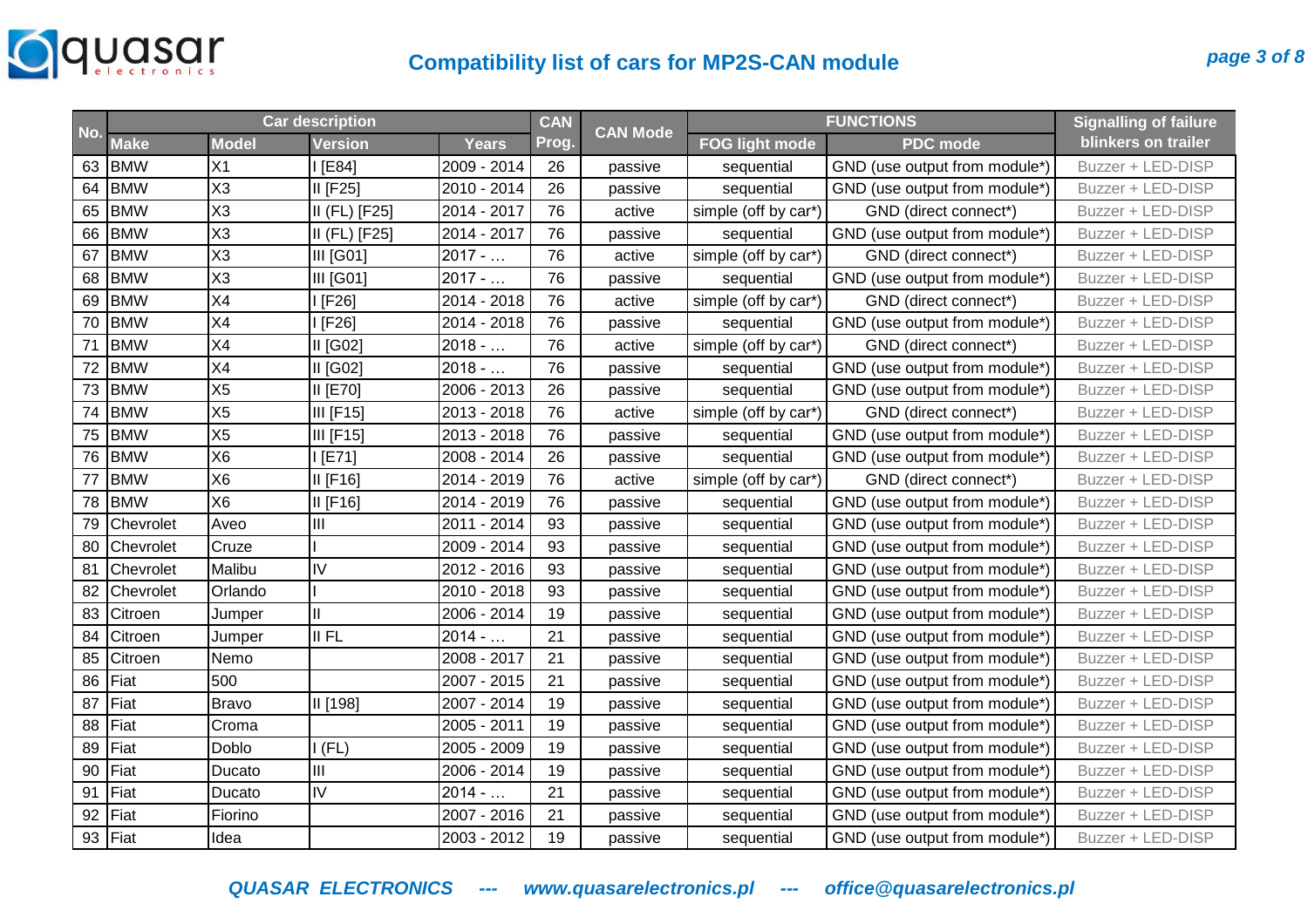

| No.     | <b>Car description</b> |                                 |                |             |       | <b>CAN Mode</b> | <b>FUNCTIONS</b>      | <b>Signalling of failure</b>  |                     |
|---------|------------------------|---------------------------------|----------------|-------------|-------|-----------------|-----------------------|-------------------------------|---------------------|
|         | <b>Make</b>            | <b>Model</b>                    | <b>Version</b> | Years       | Prog. |                 | <b>FOG light mode</b> | <b>PDC mode</b>               | blinkers on trailer |
| 94      | Fiat                   | Panda                           |                | 2003 - 2012 | 19    | passive         | sequential            | GND (use output from module*) | Buzzer + LED-DISP   |
| 95      | Fiat                   | Punto Grande                    |                | 2005 - 2009 | 21    | passive         | sequential            | GND (use output from module*) | Buzzer + LED-DISP   |
| 96      | Fiat                   | Stilo                           |                | 2001 - 2010 | 19    | passive         | sequential            | GND (use output from module*) | Buzzer + LED-DISP   |
| 97      | Ford                   | C-Max                           |                | 2010 - 2019 | 53    | passive         | sequential            | GND (use output from module*) | Buzzer + LED-DISP   |
| 98      | Ford                   | Focus                           | III            | 2010 - 2014 | 53    | passive         | sequential            | GND (use output from module*) | Buzzer + LED-DISP   |
|         | 99 Ford                | Galaxy                          | $\mathbf{II}$  | 2006 - 2015 | 53    | passive         | sequential            | GND (use output from module*) | Buzzer + LED-DISP   |
|         | 100 Ford               | Kuga                            | $\mathbf{II}$  | 2013 - 2019 | 53    | passive         | sequential            | GND (use output from module*) | Buzzer + LED-DISP   |
|         | $101$ Ford             | Mondeo                          | IV             | 2007 - 2014 | 53    | passive         | sequential            | GND (use output from module*) | Buzzer + LED-DISP   |
|         | $102$ Ford             | Mondeo                          | V              | $2014 - $   | 13    | passive         | sequential            | GND (use output from module*) | Buzzer + LED-DISP   |
|         | $103$ Ford             | S-Max                           |                | 2006 - 2014 | 53    | passive         | sequential            | GND (use output from module*) | Buzzer + LED-DISP   |
|         | $104$ Ford             | Tourneo Conn [V408]             |                | 2014 - 2018 | 53    | passive         | sequential            | GND (use output from module*) | Buzzer + LED-DISP   |
|         | $105$ Ford             | Transit Conne <sup>[V408]</sup> |                | 2014 - 2018 | 53    | passive         | sequential            | GND (use output from module*) | Buzzer + LED-DISP   |
|         | 106 Honda              | CR-V                            | IV             | 2011 - 2018 | 92    | passive         | sequential            | GND (use output from module*) | Buzzer + LED-DISP   |
|         | 107 Hyundai            | Elantra                         |                | 2010 - 2015 | 47    | passive         | sequential            | GND (use output from module*) | Buzzer + LED-DISP   |
|         | 108 Hyundai            | i20                             |                | 2007 - 2015 | 47    | passive         | sequential            | GND (use output from module*) | Buzzer + LED-DISP   |
|         | 109 Hyundai            | i30                             |                | 2007 - 2012 | 47    | passive         | sequential            | GND (use output from module*) | Buzzer + LED-DISP   |
|         | 110 Hyundai            | ix20                            |                | 2010 - 2019 | 47    | passive         | sequential            | GND (use output from module*) | Buzzer + LED-DISP   |
|         | 111 Hyundai            | ix35                            |                | 2009 - 2015 | 47    | passive         | sequential            | GND (use output from module*) | Buzzer + LED-DISP   |
|         | 112 Hyundai            | i40                             |                | 2011 - 2019 | 47    | passive         | sequential            | GND (use output from module*) | Buzzer + LED-DISP   |
|         | 113 Iveco              | Daily                           | ΙVΙ            | $2021 - $   | 68    | active          | sequential            | GND (use output from module*) | Buzzer + LED-DISP   |
|         | $114$ Jeep             | Renegade                        |                | $2014 - $   | 41    | passive         | sequential            | GND (use output from module*) | Buzzer + LED-DISP   |
| 115 Kia |                        | Ceed                            | 1/11           | 2007 - 2018 | 47    | passive         | sequential            | GND (use output from module*) | Buzzer + LED-DISP   |
| 116 Kia |                        | Soul                            |                | 2010 - 2013 | 47    | passive         | sequential            | GND (use output from module*) | Buzzer + LED-DISP   |
| 117 Kia |                        | Sportage                        | III            | 2010 - 2015 | 47    | passive         | sequential            | GND (use output from module*) | Buzzer + LED-DISP   |
| 118 Kia |                        | Sportage                        | IV             | 2015 - 2021 | 47    | passive         | sequential            | GND (use output from module*) | Buzzer + LED-DISP   |
| 119 Kia |                        | Sportage                        | V              | $2021 - $   | 34    | active          | simple                | GND (use output from module*) | Buzzer + LED-DISP   |
| 120 Kia |                        | Venga                           |                | 2008 - 2013 | 47    | passive         | sequential            | GND (use output from module*) | Buzzer + LED-DISP   |
|         | 121 Lancia             | Musa                            |                | 2004 - 2012 | 19    | passive         | sequential            | GND (use output from module*) | Buzzer + LED-DISP   |
|         | 122 Lancia             | Ypsilon                         |                | 2003 - 2011 | 19    | passive         | sequential            | GND (use output from module*) | Buzzer + LED-DISP   |
|         | 123 Mercedes           | <b>B-Class</b>                  | [W246]         | 2011 - 2018 | 23    | passive         | sequential            | GND (use output from module*) | Buzzer + LED-DISP   |
|         | 124 Mercedes           | C-Class                         | [W205]         | $2014 - $   | 38    | passive         | sequential            | GND (use PDC-OFF)             | Buzzer + LED-DISP   |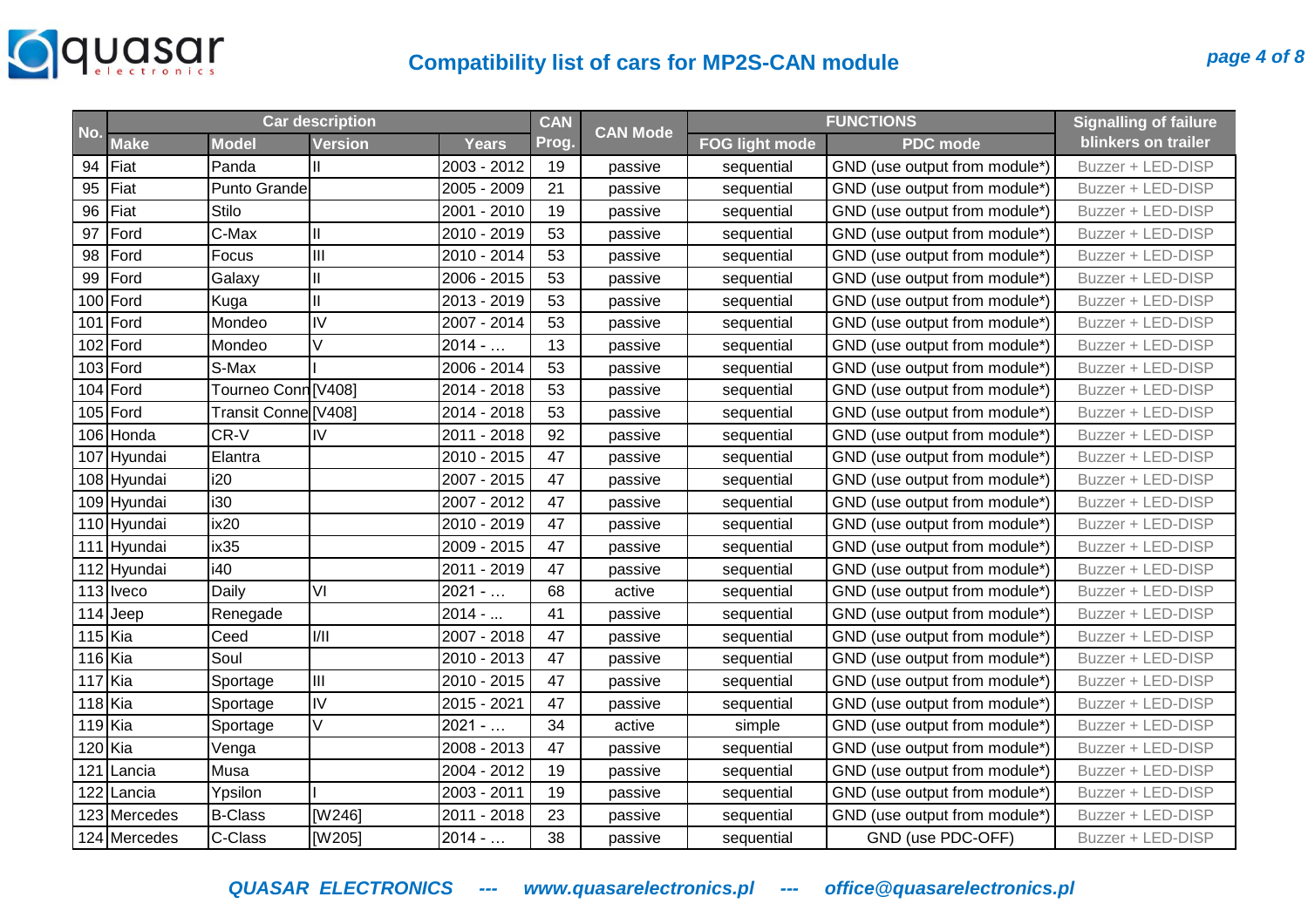

| No. | <b>Car description</b> |               |                |             |       | <b>CAN</b><br><b>CAN Mode</b> | <b>FUNCTIONS</b>      | <b>Signalling of failure</b>    |                        |
|-----|------------------------|---------------|----------------|-------------|-------|-------------------------------|-----------------------|---------------------------------|------------------------|
|     | <b>Make</b>            | <b>Model</b>  | <b>Version</b> | Years       | Prog. |                               | <b>FOG light mode</b> | <b>PDC</b> mode                 | blinkers on trailer    |
|     | 125 Mercedes           | <b>CLA</b>    | [C117]         | 2013 - 2019 | 23    | passive                       | sequential            | GND (use output from module*)   | Buzzer + LED-DISP      |
|     | 126 Mercedes           | <b>GLA</b>    | $[X156]$       | 2013 - 2019 | 23    | passive                       | sequential            | GND (use output from module*)   | Buzzer + LED-DISP      |
|     | 127 Mercedes           | <b>GLC</b>    | [W246 FL]      | $2015 - $   | 38    | passive                       | sequential            | GND (use PDC-OFF)               | Buzzer + LED-DISP      |
|     | 128 Mercedes           | <b>GLE</b>    | [W292]         | 2015 - 2019 | 23    | passive                       | sequential            | GND (use output from module*)   | Buzzer + LED-DISP      |
|     | 129 Mercedes           | M-Class       | III [W166]     | 2011 - 2015 | 23    | passive                       | sequential            | GND (use output from module*)   | Buzzer + LED-DISP      |
|     | 130 Mercedes           | Sprinter      | Ш              | 2006 - 2019 | 24    | passive                       | sequential            | GND (use output from module*)   | Buzzer + LED-DISP      |
|     | 131 Mercedes           | Sprinter      | lıı            | $2018 - $   | 39    | passive                       | sequential            | GND (use output from module*)   | Buzzer + LED-DISP      |
|     | 132 Mercedes           | V-Class       | [W447]         | $2014 - $   | 32    | passive                       | sequential            | GND (use output from module*)   | Buzzer + LED-DISP      |
|     | 133 Mini               | Cooper        | $\mathbf{II}$  | 2006 - 2013 | 26    | passive                       | sequential            | GND (use output from module*)   | Buzzer + LED-DISP      |
|     | 134 Mini               | One           | Ш              | 2006 - 2013 | 26    | passive                       | sequential            | GND (use output from module*)   | Buzzer + LED-DISP      |
|     | 135 Nissan             | Qashqai       | Ш              | 2013 - 2020 | 25    | passive                       | sequential            | GND (use output from module*)   | Buzzer + LED-DISP      |
|     | 136 Opel               | Astra         | IV/J           | 2009 - 2020 | 93    | passive                       | sequential            | GND (use output from module*)   | Buzzer + LED-DISP      |
|     | $137$ Opel             | Combo         | III/D          | 2011 - 2017 | 21    | passive                       | sequential            | GND (use output from module*)   | Buzzer + LED-DISP      |
|     | $138$ Opel             | Corsa         | V              | 2014 - 2019 | 93    | passive                       | sequential            | GND (use output from module*)   | Buzzer + LED-DISP      |
|     | $139$ Opel             | Insignia      |                | 2008 - 2017 | 93    | passive                       | sequential            | GND (use output from module*)   | Buzzer + LED-DISP      |
|     | 140 Opel               | Insignia      | II/B           | $2017 - $   | 93    | passive                       | sequential            | GND (use PDC-Switch-Off)        | Buzzer + LED-DISP      |
|     | 141 Opel               | Insignia      | II/B           | $2017 - $   | 93    | active                        | simple (off by car*)  | GND (automatically by car*)     | car dashboard, L and R |
|     | $142$ Opel             | Meriva        | B              | 2010 - 2017 | 93    | passive                       | sequential            | GND (use output from module*)   | Buzzer + LED-DISP      |
|     | $143$ Opel             | Mokka         |                | 2012 - 2016 | 93    | passive                       | sequential            | GND (use output from module*)   | Buzzer + LED-DISP      |
|     | $144$ Opel             | Zafira        | C Tourer       | 2012 - 2016 | 93    | passive                       | sequential            | GND (use output from module*)   | Buzzer + LED-DISP      |
|     | 145 Peugeot            | <b>Bipper</b> |                | 2007 - 2017 | 21    | passive                       | sequential            | GND (use output from module*)   | Buzzer + LED-DISP      |
|     | 146 Peugeot            | Boxer         | Ш              | 2006 - 2014 | 19    | passive                       | sequential            | GND (use output from module*)   | Buzzer + LED-DISP      |
|     | 147 Peugeot            | <b>Boxer</b>  | III FL         | $2014 - $   | 21    | passive                       | sequential            | GND (use output from module*)   | Buzzer + LED-DISP      |
|     | 148 Renault            | Megane        | IV             | $2016 - $   | 25    | passive                       | sequential            | GND (use output from module*)   | Buzzer + LED-DISP      |
|     | $149$ Saab             | $9-5$         | II             | 2010 - 2012 | 93    | passive                       | sequential            | GND (use output from module*)   | Buzzer + LED-DISP      |
|     | $150$ Seat             | Alhambra      | Ш              | 2010 - 2020 | 11    | passive                       | sequential            | GND (use output from module*)   | Buzzer + LED-DISP      |
|     | $151$ Seat             | Altea         |                | 2004 - 2015 | 11    | passive                       | sequential            | GND (use output from module*)   | Buzzer + LED-DISP      |
|     | $152$ Seat             | Altea         | <b>XL</b>      | 2007 - 2015 | 11    | passive                       | sequential            | GND (use output from module*)   | Buzzer + LED-DISP      |
|     | $153$ Seat             | Ateca         |                | $2016 - $   | 59    | active by event               | sequential            | GND or sequential (PDC direct*) | car dashboard, L and R |
|     | 154 Seat               | Ateca         |                | $2016 - $   | 59    | passive                       | sequential            | GND (use output from module*)   | Buzzer + LED-DISP      |
|     | $155$ Seat             | Cordoba       | IШ             | 2002 - 2009 | 11    | passive                       | sequential            | GND (use output from module*)   | Buzzer + LED-DISP      |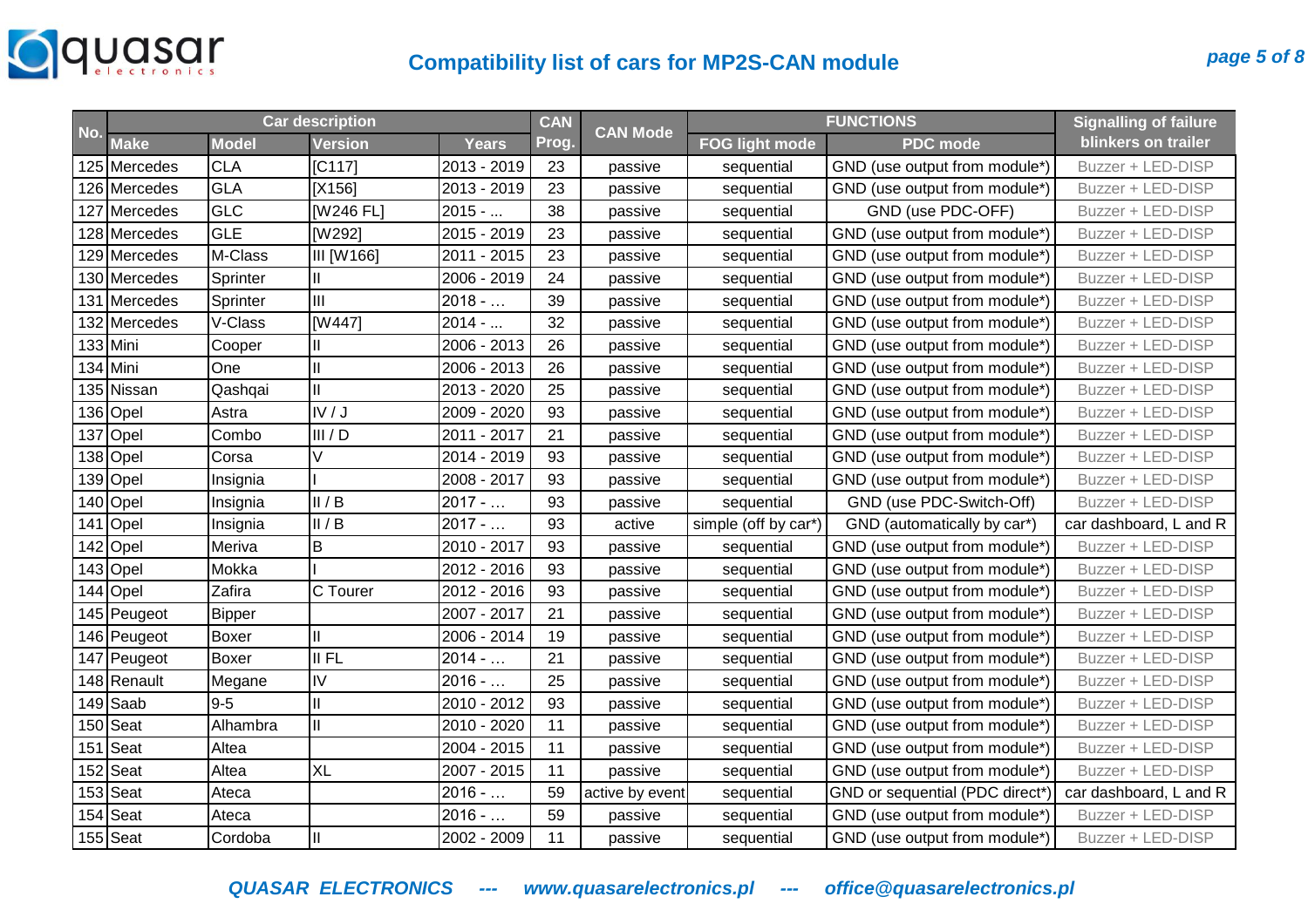

| No. | <b>Car description</b> |              |                          |              |       | <b>CAN</b><br><b>CAN Mode</b> | <b>FUNCTIONS</b>      | <b>Signalling of failure</b>    |                        |
|-----|------------------------|--------------|--------------------------|--------------|-------|-------------------------------|-----------------------|---------------------------------|------------------------|
|     | <b>Make</b>            | <b>Model</b> | <b>Version</b>           | <b>Years</b> | Prog. |                               | <b>FOG light mode</b> | <b>PDC</b> mode                 | blinkers on trailer    |
|     | $156$ Seat             | Ibiza        | III [6L]                 | 2001 - 2008  | 11    | passive                       | sequential            | GND (use output from module*)   | Buzzer + LED-DISP      |
|     | $157$ Seat             | Ibiza        | IV.                      | 2009 - 2013  | 11    | passive                       | sequential            | GND (use output from module*)   | Buzzer + LED-DISP      |
|     | $158$ Seat             | Ibiza        | IV (FL2)                 | 2015 - 2017  | 59    | active by event               | sequential            | GND or sequential (PDC direct*) | car dashboard, L and R |
|     | $159$ Seat             | Ibiza        | IV (FL2)                 | 2015 - 2017  | 59    | passive                       | sequential            | GND (use output from module*)   | Buzzer + LED-DISP      |
|     | 160 Seat               | Leon         |                          | 1999 - 2005  | 11    | passive                       | sequential            | GND (use output from module*)   | Buzzer + LED-DISP      |
|     | 161 $S$ eat            | Leon         | Ш                        | 2005 - 2012  | 11    | passive                       | sequential            | GND (use output from module*)   | Buzzer + LED-DISP      |
|     | $162$ Seat             | Leon         | $\overline{\mathbf{  }}$ | 2012 - 2020  | 59    | active by event               | sequential            | GND or sequential (PDC direct*) | car dashboard, L and R |
|     | $163$ Seat             | Leon         | $\mathbf{III}$           | 2012 - 2020  | 59    | passive                       | sequential            | GND (use PDC-Switch-Off)        | Buzzer + LED-DISP      |
|     | $164$ Seat             | Toledo       | Ш                        | 2004 - 2009  | 11    | passive                       | sequential            | GND (use output from module*)   | Buzzer + LED-DISP      |
|     | $165$ Seat             | Toledo       | IV (FL)                  | 2015 - 2018  | 59    | active by event               | sequential            | GND or sequential (PDC direct*) | car dashboard, L and R |
|     | 166 Seat               | Toledo       | IV (FL)                  | 2015 - 2018  | 59    | passive                       | sequential            | GND (use output from module*)   | Buzzer + LED-DISP      |
|     | 167 Skoda              | Fabia        |                          | 2000 - 2008  | 11    | passive                       | sequential            | GND (use output from module*)   | Buzzer + LED-DISP      |
|     | 168 Skoda              | Fabia        | Ш                        | 2007 - 2014  | 11    | passive                       | sequential            | GND (use output from module*)   | Buzzer + LED-DISP      |
|     | 169 Skoda              | Fabia        | $\overline{\mathbf{  }}$ | $2014 - $    | 59    | active by event               | sequential            | GND or sequential (PDC direct*) | car dashboard, L and R |
|     | 170 Skoda              | Fabia        | III                      | $2014 - $    | 59    | passive                       | sequential            | GND (use output from module*)   | Buzzer + LED-DISP      |
|     | 171 Skoda              | Karoq        |                          | $2017 - $    | 59    | active by event               | sequential            | GND or sequential (PDC direct*) | car dashboard, L and R |
|     | 172 Skoda              | Karoq        |                          | $2017 - $    | 59    | passive                       | sequential            | GND (use output from module*)   | Buzzer + LED-DISP      |
|     | 173 Skoda              | Kodiaq       |                          | $2017 - $    | 59    | active by event               | sequential            | GND or sequential (PDC direct*) | car dashboard, L and R |
|     | 174 Skoda              | Kodiag       |                          | $2017 - $    | 59    | passive                       | sequential            | GND (use output from module*)   | Buzzer + LED-DISP      |
|     | 175 Skoda              | Octavia      |                          | 2000 - 2010  | 11    | passive                       | sequential            | GND (use output from module*)   | Buzzer + LED-DISP      |
|     | 176 Skoda              | Octavia      | н                        | 2004 - 2013  | 11    | passive                       | sequential            | GND (use output from module*)   | Buzzer + LED-DISP      |
|     | 177 Skoda              | Octavia      | Ш                        | 2013 - 2020  | 59    | active by event               | sequential            | GND or sequential (PDC direct*) | car dashboard, L and R |
|     | 178 Skoda              | Octavia      | III                      | 2013 - 2020  | 59    | passive                       | sequential            | GND (use output from module*)   | Buzzer + LED-DISP      |
|     | 179 Skoda              | Rapid        |                          | 2012 - 2019  | 59    | active by event               | sequential            | GND or sequential (PDC direct*) | car dashboard, L and R |
|     | 180 Skoda              | Rapid        |                          | 2012 - 2019  | 59    | passive                       | sequential            | GND (use output from module*)   | Buzzer + LED-DISP      |
|     | 181 Skoda              | Roomster     |                          | 2006 - 2015  | 11    | passive                       | sequential            | GND (use output from module*)   | Buzzer + LED-DISP      |
|     | 182 Skoda              | Superb       |                          | 2001 - 2008  | 11    | passive                       | sequential            | GND (use output from module*)   | Buzzer + LED-DISP      |
|     | 183 Skoda              | Superb       | Ш                        | 2008 - 2015  | 11    | passive                       | sequential            | GND (use output from module*)   | Buzzer + LED-DISP      |
|     | 184 Skoda              | Superb       | III                      | $2015 - $    | 59    | active by event               | sequential            | GND or sequential (PDC direct*) | car dashboard, L and R |
|     | 185 Skoda              | Superb       | $\mathbf{III}$           | 2015 -       | 59    | passive                       | sequential            | GND (use output from module*)   | Buzzer + LED-DISP      |
|     | 186 Skoda              | Yeti         |                          | 2009 - 2017  | 11    | passive                       | sequential            | GND (use output from module*)   | Buzzer + LED-DISP      |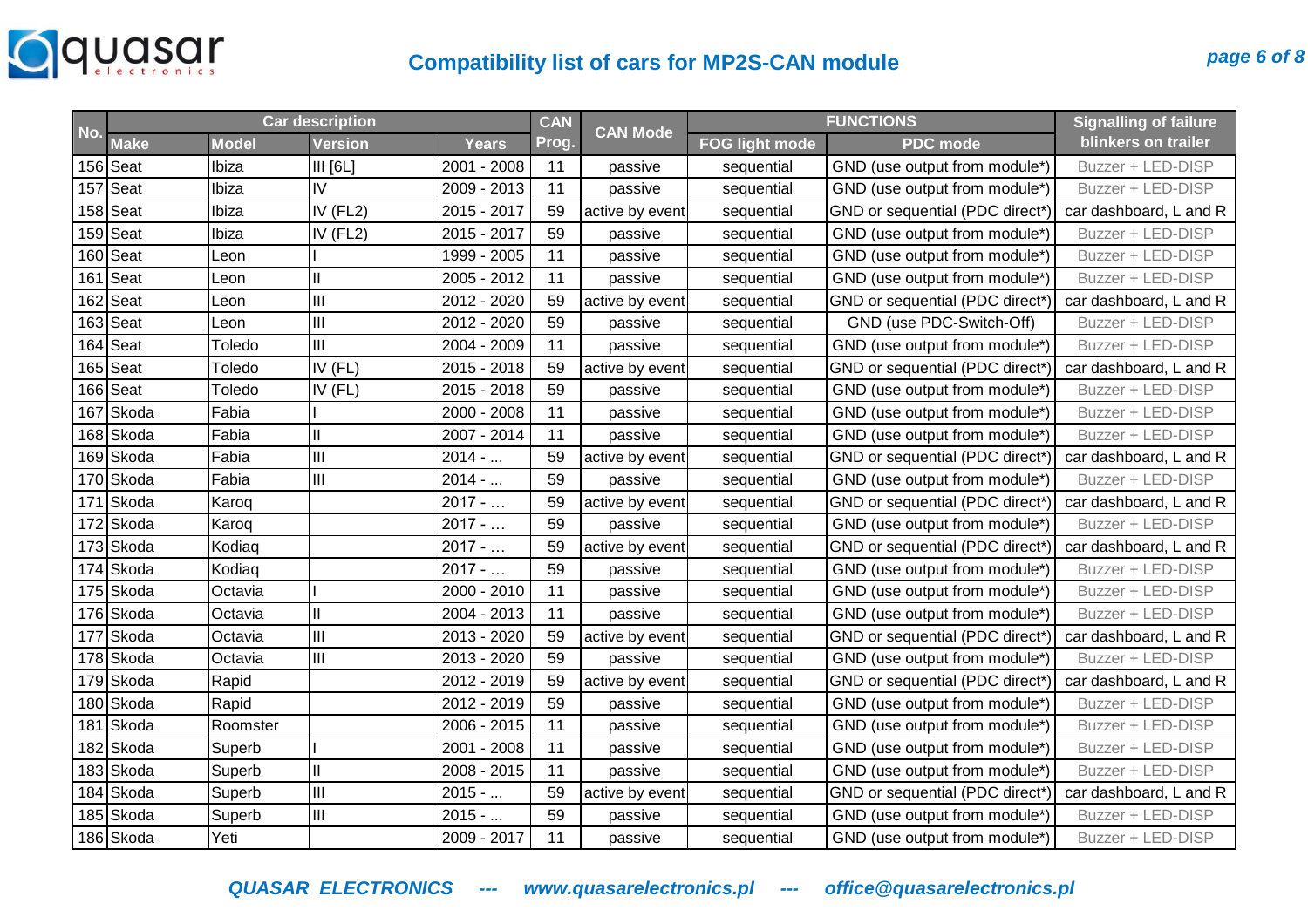

| No. | <b>Car description</b> |                     |                 |              |       | <b>CAN</b><br><b>CAN Mode</b> | <b>FUNCTIONS</b>      | <b>Signalling of failure</b>    |                        |
|-----|------------------------|---------------------|-----------------|--------------|-------|-------------------------------|-----------------------|---------------------------------|------------------------|
|     | <b>Make</b>            | <b>Model</b>        | <b>Version</b>  | <b>Years</b> | Prog. |                               | <b>FOG light mode</b> | <b>PDC</b> mode                 | blinkers on trailer    |
|     | 187 Toyota             | Auris               |                 | 2006 - 2013  | 17    | passive                       | sequential            | GND (use output from module*)   | Buzzer + LED-DISP      |
|     | 188 Toyota             | Avensis             |                 | 2009 - 2018  | 17    | passive                       | sequential            | GND (use output from module*)   | Buzzer + LED-DISP      |
|     | 189 Toyota             | Camry               |                 | 2006 - 2011  | 17    | passive                       | sequential            | GND (use output from module*)   | Buzzer + LED-DISP      |
|     | 190 Toyota             | Corolla             |                 | 2006 - 2013  | 17    | passive                       | sequential            | GND (use output from module*)   | Buzzer + LED-DISP      |
|     | 191 Toyota             | <b>Land Cruiser</b> | J200            | $2007 - $    | 17    | passive                       | sequential            | GND (use output from module*)   | Buzzer + LED-DISP      |
|     | 192 Toyota             | Lexus               | <b>RX350</b>    | 2008 - 2015  | 17    | passive                       | sequential            | GND (use output from module*)   | Buzzer + LED-DISP      |
|     | 193 Toyota             | RAV4                |                 | 2006 - 2012  | 17    | passive                       | sequential            | GND (use output from module*)   | Buzzer + LED-DISP      |
|     | 194 Toyota             | Yaris               |                 | 2005 - 2011  | 17    | passive                       | sequential            | GND (use output from module*)   | Buzzer + LED-DISP      |
|     | 195 Volkswagen         | Amarok              |                 | 2010 - 2020  | 11    | passive                       | sequential            | GND (use output from module*)   | Buzzer + LED-DISP      |
|     | 196 Volkswagen         | Arteon              |                 | 2017 - 2020  | 59    | active by event               | sequential            | GND or sequential (PDC direct*) | car dashboard, L and R |
|     | 197 Volkswagen         | Arteon              |                 | 2017 - 2020  | 59    | passive                       | sequential            | GND (use output from module*)   | Buzzer + LED-DISP      |
|     | 198 Volkswagen         | Caddy               | <b>III</b> [2K] | 2003 - 2015  | 11    | passive                       | sequential            | GND (use output from module*)   | Buzzer + LED-DISP      |
|     | 199 Volkswagen         | Caddy               | $III$ (FL2)     | 2015 - 2020  | 59    | passive                       | simple (off by car*)  | GND (use output from module*)   | car dashboard, L and R |
|     | 200 Volkswagen         | Caddy               | IV              | $2021 - $    | 59    | passive                       | simple                | GND (use output from module*)   | Buzzer + LED-DISP      |
|     | 201 Volkswagen         | Caravelle           | T6.1            | $2020 - $    | 59    | passive                       | simple                | GND (use output from module*)   | Buzzer + LED-DISP      |
|     | 202 Volkswagen         | CC                  |                 | 2012 - 2017  | 11    | passive                       | sequential            | GND (use output from module*)   | Buzzer + LED-DISP      |
|     | 203 Volkswagen         | Crafter             |                 | 2006 - 2016  | 24    | passive                       | sequential            | GND (use output from module*)   | Buzzer + LED-DISP      |
|     | 204 Volkswagen         | Crafter             | $\mathbf{II}$   | $2021 - $    | 59    | passive                       | simple                | GND (use output from module*)   | Buzzer + LED-DISP      |
|     | 205 Volkswagen         | <b>EOS</b>          |                 | 2005 - 2014  | 11    | passive                       | sequential            | GND (use output from module*)   | Buzzer + LED-DISP      |
|     | 206 Volkswagen         | Golf                | IV              | 2002 - 2006  | 11    | passive                       | sequential            | GND (use output from module*)   | Buzzer + LED-DISP      |
|     | 207 Volkswagen         | Golf                | $\sqrt{}$       | 2003 - 2008  | 11    | passive                       | sequential            | GND (use output from module*)   | Buzzer + LED-DISP      |
|     | 208 Volkswagen         | Golf                | Plus            | 2005 - 2008  | 11    | passive                       | sequential            | GND (use output from module*)   | Buzzer + LED-DISP      |
|     | 209 Volkswagen         | Golf                | VI              | 2008 - 2013  | 11    | passive                       | sequential            | GND (use output from module*)   | Buzzer + LED-DISP      |
|     | 210 Volkswagen         | Golf                | VII             | 2012 - 2020  | 59    | active by event               | sequential            | GND or sequential (PDC direct*) | car dashboard, L and R |
|     | 211 Volkswagen         | Golf                | VII             | 2012 - 2020  | 59    | passive                       | sequential            | GND (use output from module*)   | Buzzer + LED-DISP      |
|     | 212 Volkswagen         | Jetta               | $\vee$          | 2005 - 2010  | 11    | passive                       | sequential            | GND (use output from module*)   | Buzzer + LED-DISP      |
|     | 213 Volkswagen         | Jetta               | VI              | 2011 - 2018  | 11    | passive                       | sequential            | GND (use output from module*)   | Buzzer + LED-DISP      |
|     | 214 Volkswagen         | <b>New Beetle</b>   |                 | 2004 - 2010  | 11    | passive                       | sequential            | GND (use output from module*)   | Buzzer + LED-DISP      |
|     | 215 Volkswagen         | Passat              | [B5] (FL)       | 2000 - 2005  | 11    | passive                       | sequential            | GND (use output from module*)   | Buzzer + LED-DISP      |
|     | 216 Volkswagen         | Passat              | [B6]            | 2005 - 2010  | 11    | passive                       | sequential            | GND (use output from module*)   | Buzzer + LED-DISP      |
|     | 217 Volkswagen         | Passat              | [ <b>B7</b> ]   | 2010 - 2014  | 11    | passive                       | sequential            | GND (use output from module*)   | Buzzer + LED-DISP      |